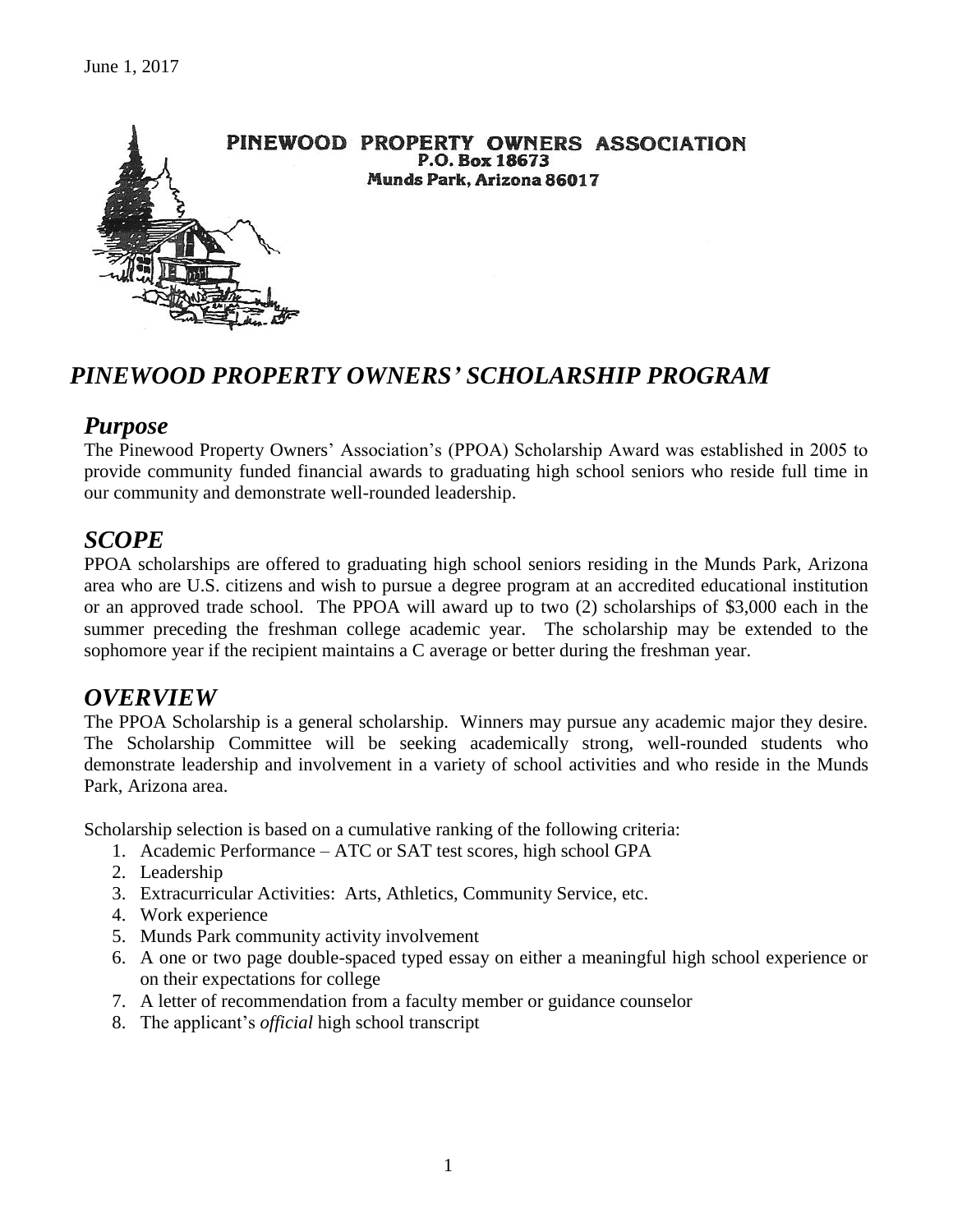# *Selection Criteria*

- 1. Applicant must be a U.S. citizen and a graduating high school senior who lives and has lived in Munds Park, Arizona two (2) out of the past four (4) years, and wishes to pursue a degree program at an accredited educational institution or an approved trade school.
- 2. Applicant's Scholastic Aptitude Test (ATC or SAT) scores.
- 3. Applicant must have a minimum of a 2.75 grade point average (C+) on a 4.0-point scale, to be considered.
- 4. Applicant should hold or have held positions of responsibility and leadership in school; i.e., Class Officer, Student Council Officer, Yearbook Editor, lead in class play, team captain, soloist, or leadership role in other school activities.
- 5. Applicant should list school and non-school athletic teams played on and any awards, leadership positions, or letters earned.
- 6. Applicant should list all participation in school activities such as Drama Club, Orchestra, Chorus, Literary Club, debate team, yearbook, school newspaper, Science Club, Foreign Language Club, etc. and indicate positions held such as lighting specialist, cellist, soprano, reporter, photographer and any awards won, such as first place in Science Fair, High School Art Award, etc.
- 7. Applicant should list involvement in community service organizations such as youth groups, the American Red Cross, religious groups, organizations that help the homeless, the aged, the sick, etc. Of special interest are any Munds Park organizations, such as the Munds Park Trail Stewards, Pinewood Fire Dept. Auxiliary and Pinewood Players.
- 8. Applicant should list all work history after school, summer employment, full time, part time, etc. – giving positions held, hours worked per week.
- 9. List any other areas of involvement that you would like to bring to the attention of the Scholarship Committee, indicating positions held, if any.
- 10.PPOA Scholarship applications are to be sent to:

#### **PINEWOOD PROPERTY OWNERS ASSOCIATION P.O. BOX 18673 MUNDS PARK, ARIZONA 86017**

#### **11.APPLICATIONS MUST BE POSTMARKED NO LATER THAN MAY 31 st IN THE YEAR AWARD IS TO BE GIVEN.**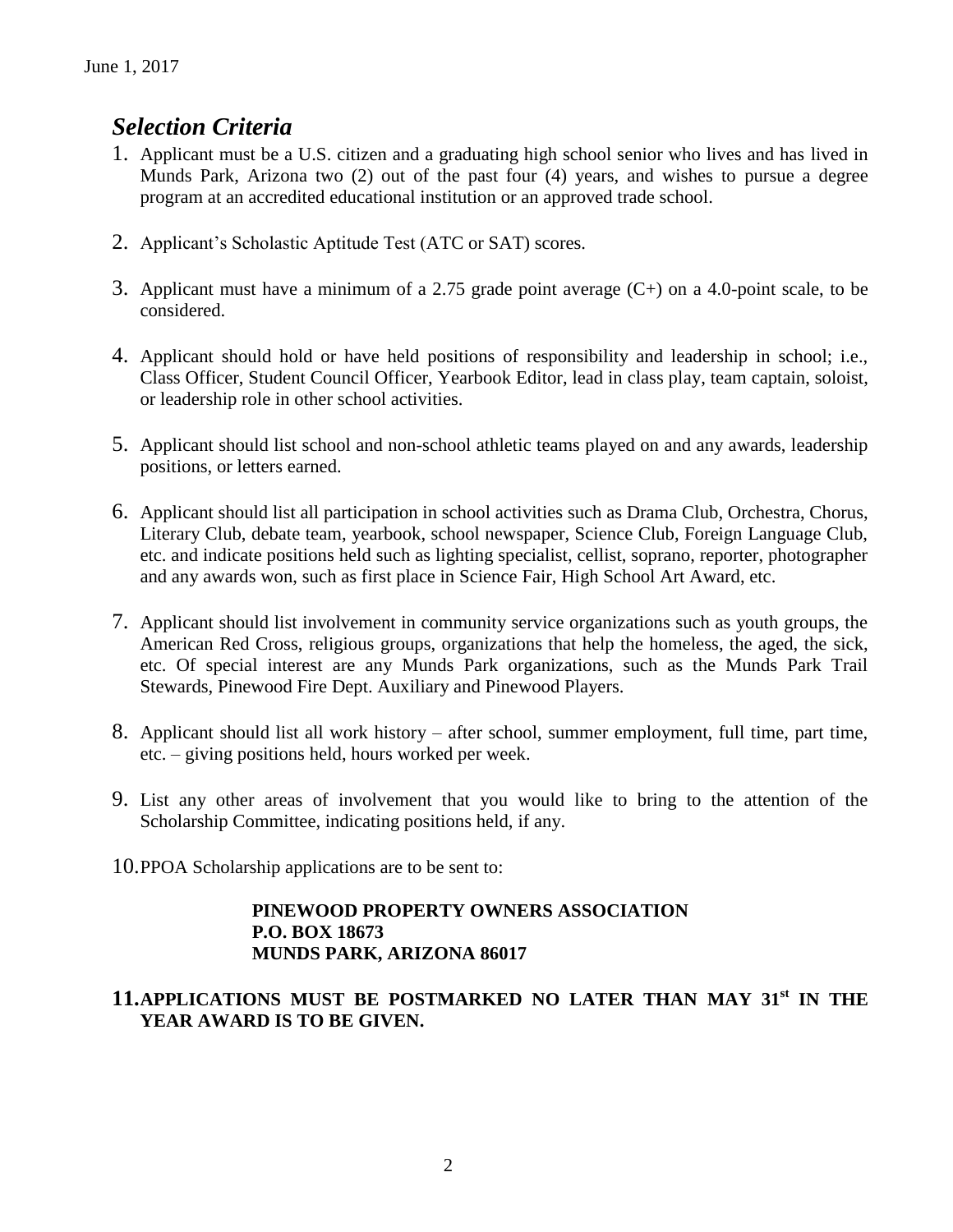### *SELECTION PROCESS*

PPOA Scholarship applications will be reviewed and recipients will be selected by the Scholarship Committee. The Scholarship Committee is comprised of PPOA Board Members and any outside specialist(s) they may request.

### *AWARD PROCESS*

The actual monetary scholarship award will be paid directly to the accredited educational institution or trade school, after the winner is accepted by the school, before the beginning of the winner's freshman year. The winners will be notified in the summer immediately following their High School graduation. Recipients must provide proof of a C average or better to the PPOA to receive the award for the second year.

### *A WORD OF THANKS*

PINEWOOD PROPERTY OWNERS' ASSOCIATION and its Board of Directors are proud to create and provide an annual tradition of offering the Scholarship Program to deserving high school seniors from our area. This program is funded by donations from the residents of Munds Park/Pinewood.



# *PPOA FRIENDLY SCHOLARSHIP REVIEWER*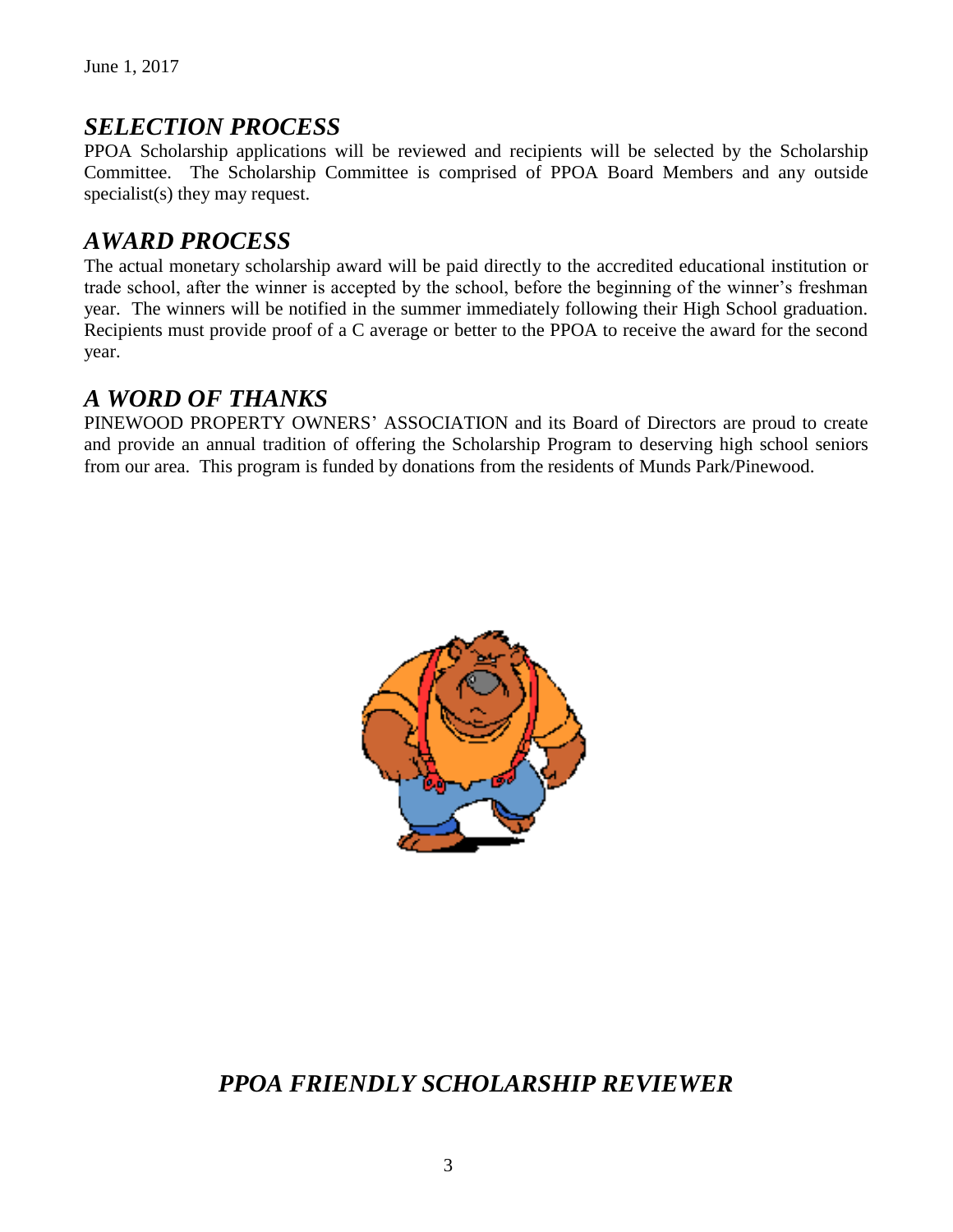# **PINEWOOD PROPERTY OWNER'S ASSOCIATION SCHOLARSHIP PROGRAM APPLICATION FORM**

Education is the key to opportunity in America. PPOA is committed to investing in our most precious resource – our young people. We hope that the success of this program goes beyond providing much needed funds, and that by example, we can inspire others to pursue similar efforts.

We thank you,

Property Owners of Munds Park, Arizona

### *CONFIDENTIALITY*

PINEWOOD PROPERTY OWNERS' ASSOCIATION will hold all information contained within this application in strict confidence. However, the Association reserves the right to announce and publish the names and photos of the winners in all media of their choice.

# *ACCURACY AND CERTIFICATION*

In order to be considered, this application must be fully completed. Students must certify, on the application, that the information they provide is true, complete and correct. Each student must ask their guidance counselor to verify the information and must obtain the signature of their parent(s) or legal guardian. The student should retain a copy for his/her records. The student is responsible for submission of their APPLICATION and it must be POSTMARKED NO LATER THAN MAY 31 $^{\text{st}}$  IN THE YEAR THE AWARD IS TO BE GIVEN. Applications will not be considered if received late, are illegible, not signed by the student, not signed by the parent(s) or legal guardian and not signed by the guidance counselor.

# *INSTRUCTIONS*

Please complete all items within the application. The application and all supporting materials must be typed, prepared on a computer or neatly printed. Please include a letter of recommendation, an official school transcript, an essay, an extracurricular activities card or resume and additional information as requested.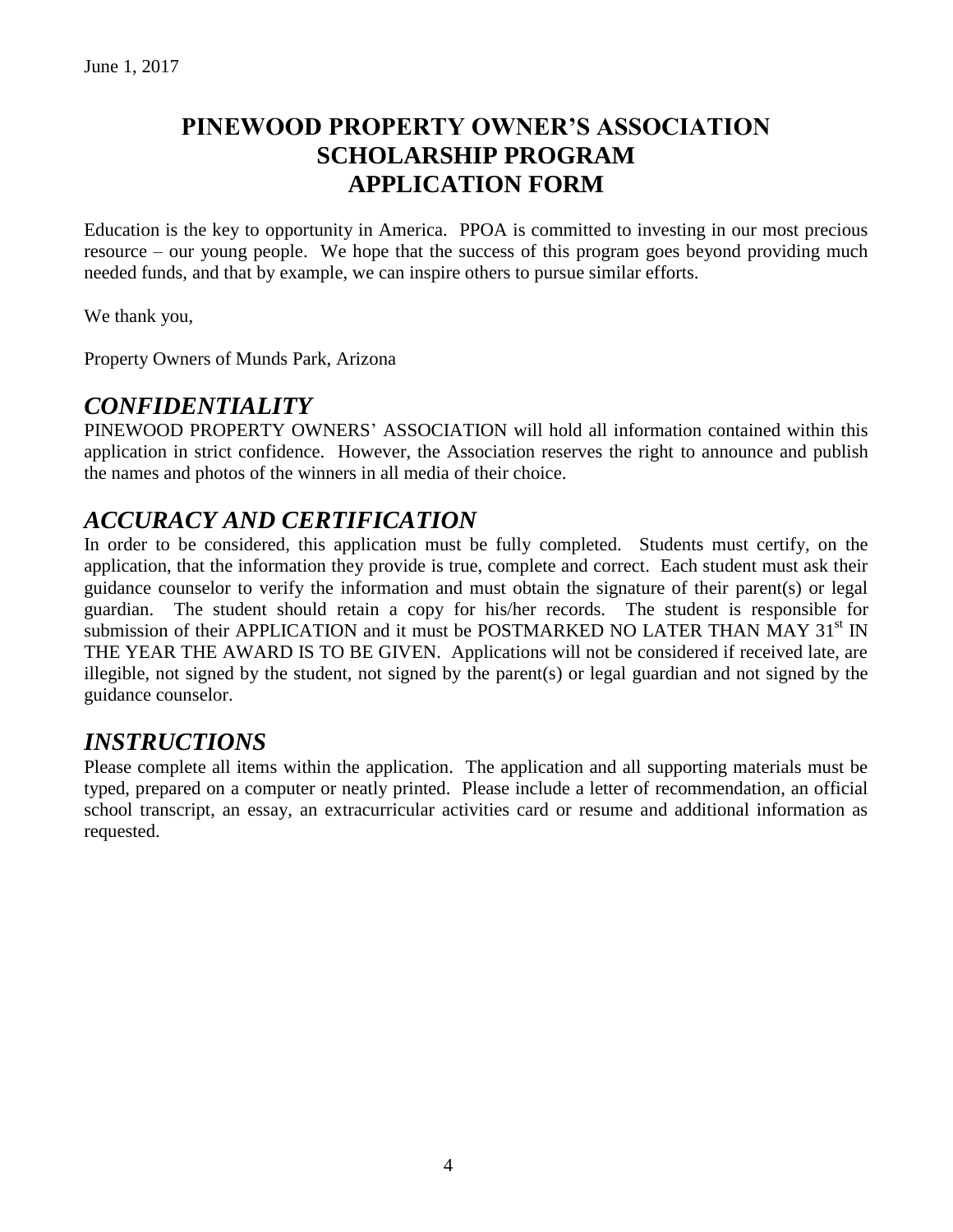#### **INFORMATION**

Your Full Name

|                                                                                                                                                          |                                                                                                                  | <u> 1989 - Johann Stoff, deutscher Stoff, der Stoff, der Stoff, der Stoff, der Stoff, der Stoff, der Stoff, der S</u> |
|----------------------------------------------------------------------------------------------------------------------------------------------------------|------------------------------------------------------------------------------------------------------------------|-----------------------------------------------------------------------------------------------------------------------|
|                                                                                                                                                          |                                                                                                                  |                                                                                                                       |
|                                                                                                                                                          |                                                                                                                  |                                                                                                                       |
|                                                                                                                                                          |                                                                                                                  |                                                                                                                       |
|                                                                                                                                                          | School Phone: Counselor's Name:                                                                                  |                                                                                                                       |
|                                                                                                                                                          |                                                                                                                  |                                                                                                                       |
|                                                                                                                                                          |                                                                                                                  |                                                                                                                       |
| How many brothers and sisters do you have? ________ Number in college? __________<br>Number in other tuition-charging schools?<br>2, COLLEGE INFORMATION |                                                                                                                  |                                                                                                                       |
|                                                                                                                                                          | Indicate the major you intend to pursue in college<br>List the colleges to which you have applied for admission: |                                                                                                                       |
|                                                                                                                                                          | 3.4.                                                                                                             |                                                                                                                       |
|                                                                                                                                                          |                                                                                                                  |                                                                                                                       |
| 3. GRADE POINT AVERAGE:                                                                                                                                  |                                                                                                                  |                                                                                                                       |
|                                                                                                                                                          |                                                                                                                  |                                                                                                                       |
|                                                                                                                                                          |                                                                                                                  |                                                                                                                       |
|                                                                                                                                                          |                                                                                                                  |                                                                                                                       |
|                                                                                                                                                          | 4. SCHOLASTIC APTITUDE TEST SCORES, FILL IN APPROPRIATE AREA:                                                    |                                                                                                                       |
| <b>ATC</b><br><b>SAT</b>                                                                                                                                 |                                                                                                                  |                                                                                                                       |
|                                                                                                                                                          | Year Taken Verbal Score Math Score Year Taken Test Name                                                          | Score                                                                                                                 |
|                                                                                                                                                          |                                                                                                                  |                                                                                                                       |
|                                                                                                                                                          |                                                                                                                  |                                                                                                                       |

#### **5. EXTRACURRICULAR ACTIVITIES, VOLUNTEER WORK, JOB EXPERIENCE & HONORS/AWARDS:**

On a separate sheet of paper, please list the name and year (9, 10, 11, 12) of all extracurricular activities, volunteer work, and job experience and honors/awards following the example below.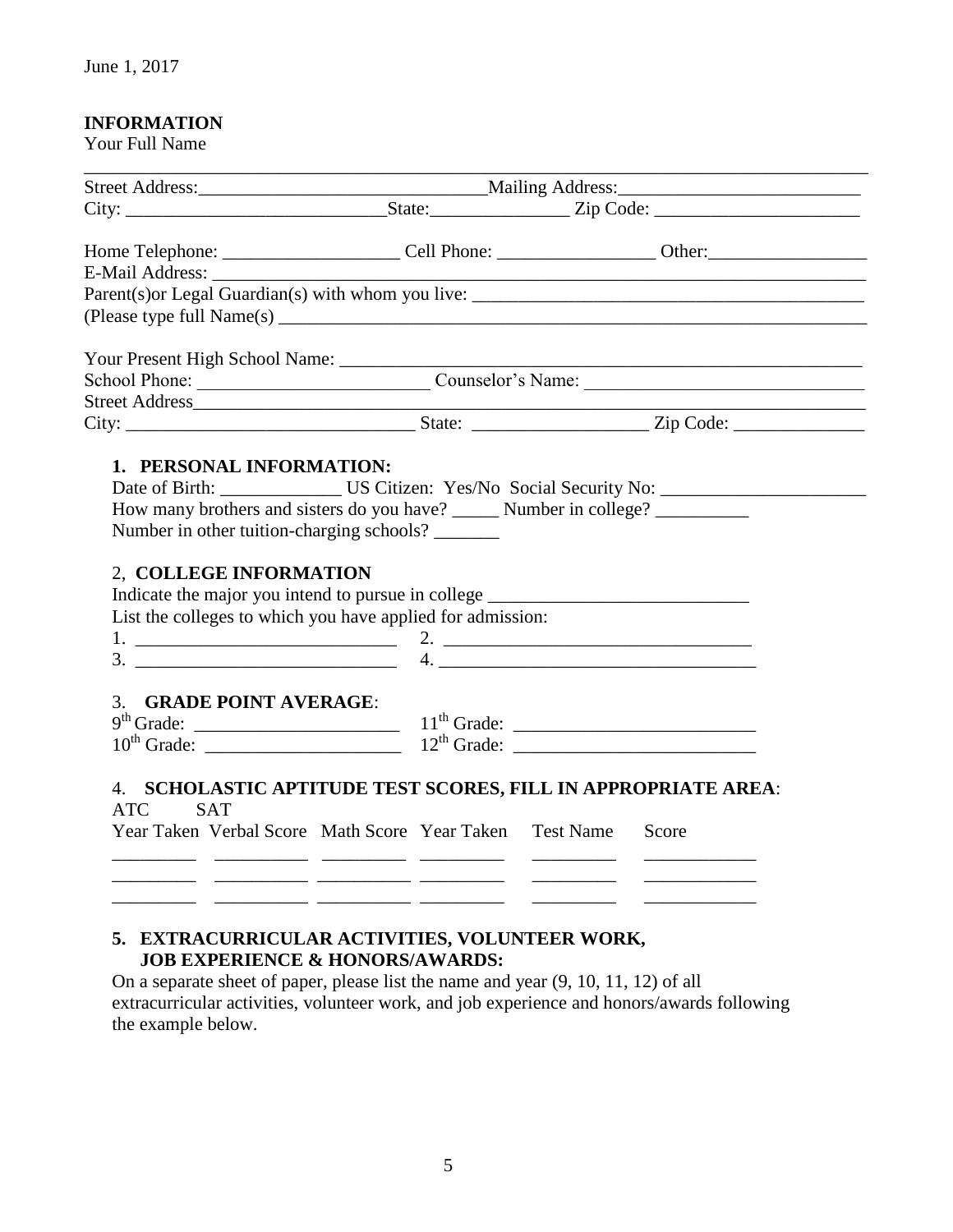# **Example**

#### **Extracurricular Activities**

| <b>ACTIVITY</b>       | <b>POSITION HELD</b>        | <u>9, 10, 11, 12</u> |
|-----------------------|-----------------------------|----------------------|
| 1. Student Government | <b>Class President</b>      | 11, 12               |
| 2. Soccer             | <b>Fullback</b>             | 9, 10                |
| 3. Football           | Kicker/Capt.                | 9, 10, 11, 12        |
| 4. Theater            | <b>Production Lead Role</b> | 11                   |
|                       |                             |                      |

### **Example**

**Job Experience**

**Honors/Awards**

| <b>Place of Work</b> |                          | <b>Hours of Work</b> | 9, 10, 11, 12 |  |
|----------------------|--------------------------|----------------------|---------------|--|
|                      | 1. Pinewood Country Club | 10 hours/week        | 11, 12        |  |

### **Example**

| 1. National Merit Scholar          | 12     |
|------------------------------------|--------|
| 2. Scholar Athletic Award – Soccer | 11     |
| 3. Varsity Letter – Football       | 12     |
| 4. Boys State                      | 10, 11 |

#### **APPLICATION CHECKLIST:**

Application items should be presented in the following order: (Please check the items to indicate each item is included.)

- Completed application form signed by your parents and guidance counselor
- Official high school transcripts including first semester, senior year grades
- Activities (see #5  $\&$  #6).
- Letter of recommendation from a faculty member or guidance counselor.
- One or two page essay on a meaningful high school experience or your college expectations (see overview section).